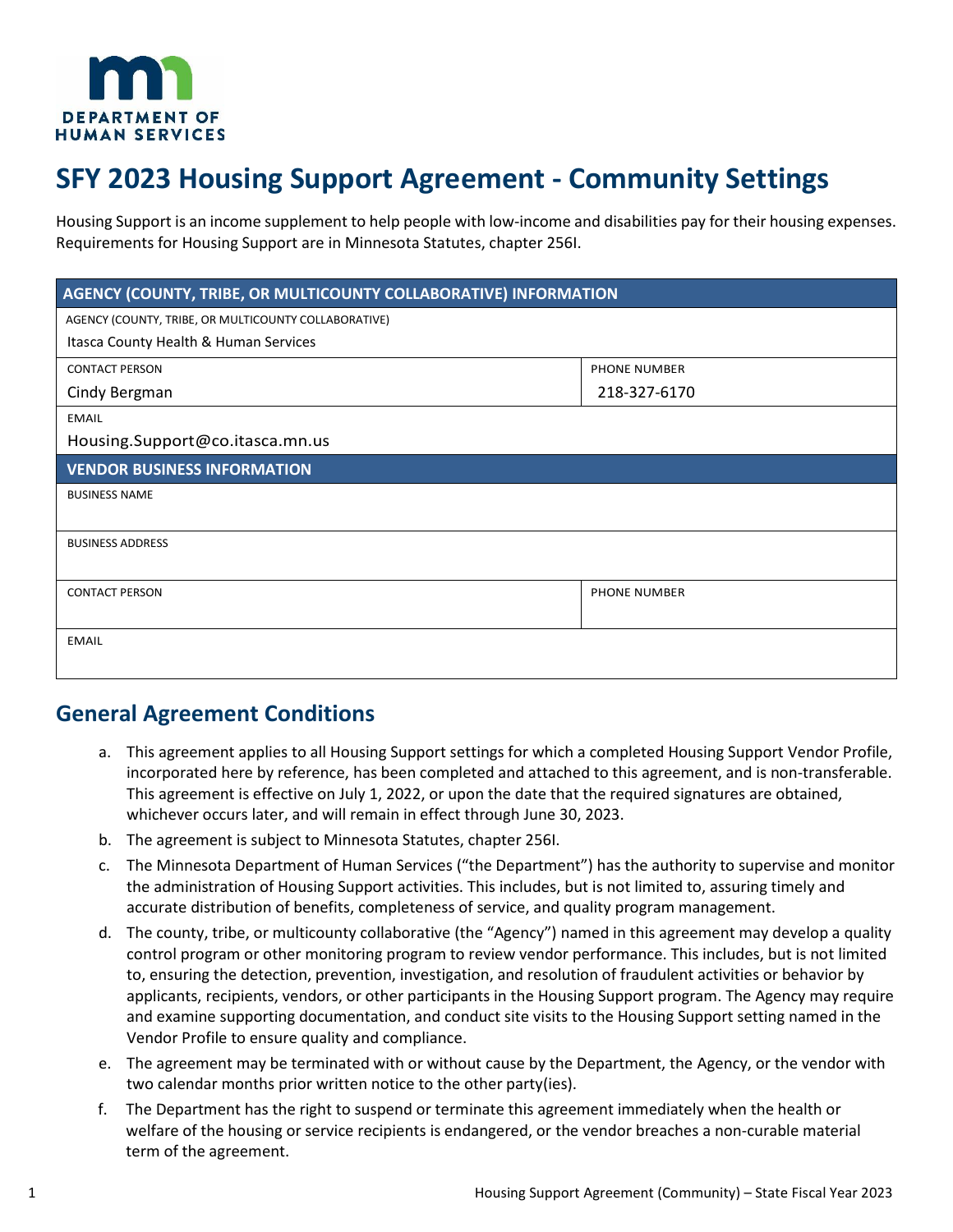g. If the Department learns of a curable material breach of the agreement by the vendor, the Department will provide written notice of the breach and allow ten days to cure the breach. If the breach is not cured within the time allowed, the Department may immediately terminate the agreement. If a cure to the breach is not possible, the Department may immediately terminate the agreement.

# **Provider Standards**

- h. Minimum Staff Qualifications
	- i. When Housing Support staff operate under a license issued by the Minnesota Department of Health or the Minnesota Department of Human Services, the minimum staff qualification requirements shall be the qualifications listed under the related licensing standards.
	- ii. All staff who have direct contact\* with individuals in Supportive Housing (Long-term Homeless and General), Tribe-Certified Housing, or the Metro Demo, and do not also operate under an additional license, must meet or exceed the following minimum staff qualification requirements, and provide documentation to the Agency when requested:
		- 1. Have skills and knowledge acquired through **at least one** of the following:
			- a. a course of study in a health or human services related field leading to a bachelor of arts, bachelor of science, or associate's degree;
			- b. one year of experience with the target population served;
			- c. experience as a certified peer specialist according to Minnesota Statutes, section 256B.0615; or
			- d. meet the requirements for unlicensed personnel under Minnesota Statutes, sections 144A.43 to 144A.483.
		- 2. Hold a current driver's license appropriate to the vehicle used if transporting recipients of Housing Support.
		- 3. Completion of vulnerable adult mandated reporter training (or child maltreatment mandated reporter training where applicable).
		- 4. Completion of orientation training when offered by the Department.
- i. Background Study Requirements
	- i. The following individuals are subject to background studies according to Minnesota Statutes, section 245C:
		- 1. Controlling individuals as defined in section [245A.02;](https://www.revisor.mn.gov/statutes/?id=245A.02) and
		- 2. Managerial officials as defined in section [245A.02;](https://www.revisor.mn.gov/statutes/?id=245A.02) and
		- 3. All employees and volunteers of the establishment who have direct contact\* with Housing Support recipients, or have unsupervised access to Housing Support recipients, their personal property, or their private data.
- j. A Housing Support recipient cannot provide direct contact\* services to other Housing Support recipients.

\*Direct contact means providing face-to-face care, training, supervision, counseling, consultation, or medication assistance to recipients of Housing Support.

#### **Room and Board Standards**

- k. The vendor must demonstrate due diligence to ensure that Housing Support recipients have at a minimum:
	- i. food preparation and service for three nutritional meals a day on site;
	- ii. a bed, clothing storage, linen, bedding, laundering, and laundry supplies or service;
	- iii. housekeeping, including cleaning and lavatory\*\* supplies or service; and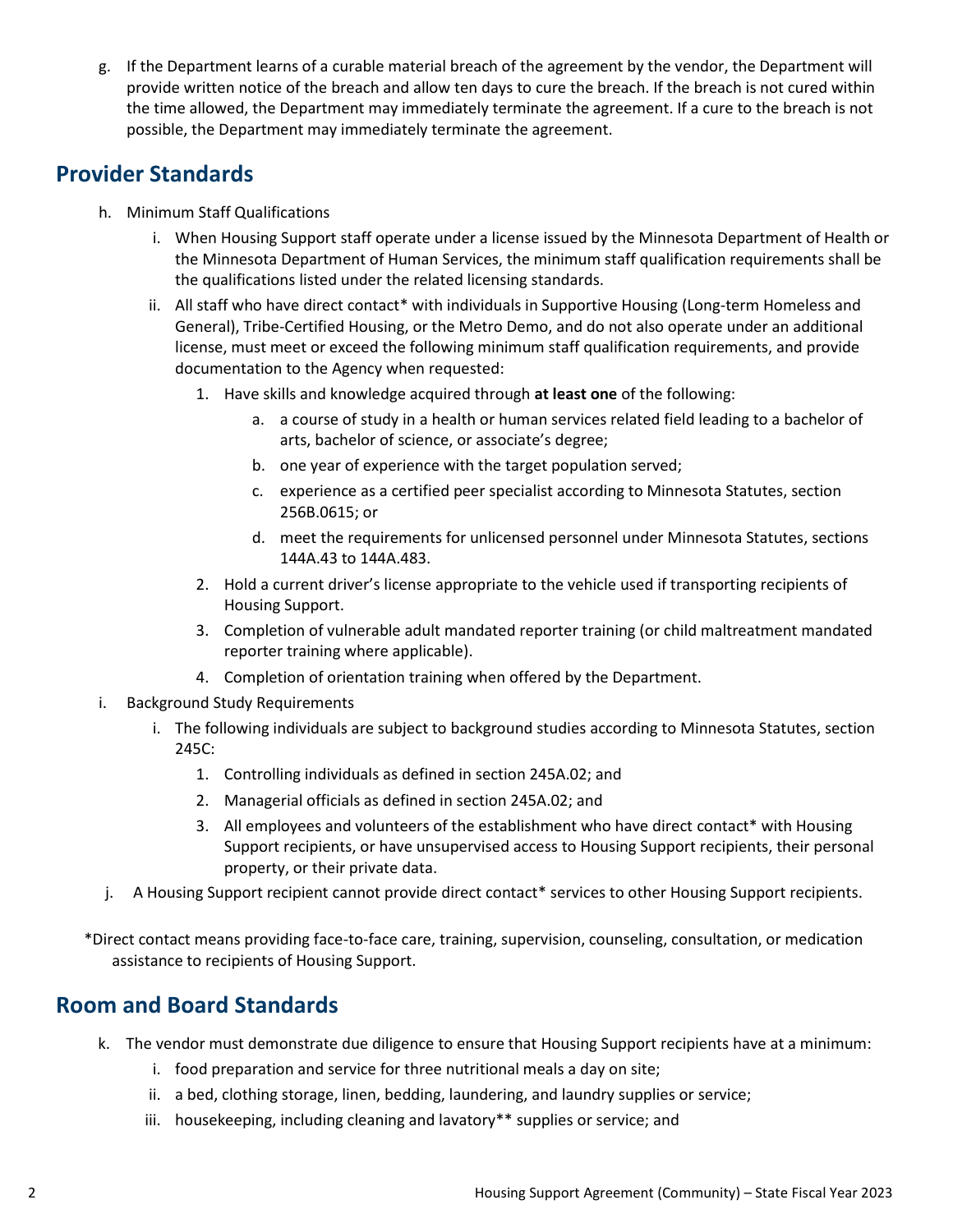- iv. maintenance and operation of the building and grounds, including heat, water, garbage removal, electricity, telephone for the site, cooling, supplies, and parts and tools to repair and maintain equipment and facilities.
- l. The vendor is required to uphold the quality standards of the license for their setting, including storage and handling of medications, according to related licensure or registration from the Minnesota Department of Health, the Minnesota Department of Human Services, or tribal government.
- m. Vendors must report recipient move in, move out, absence days, and discharge dates to the Agency.
- \*\*Lavatory supplies means essentials for hygiene found in public restrooms, including hand soap, hand or paper towels, and toilet paper.

### **Supplemental Service Standards**

- n. If authorized by the Agency, the vendor shall provide supplemental services to eligible Housing Support recipients including, but not limited to, oversight and up to 24-hour supervision, medication reminders, assistance with transportation, arranging for meetings and appointments, and arranging for medical and social services.
- o. In addition, vendors must ensure that recipients have, at a minimum, assistance with services needed according to their Professional Statement of Need.
- p. Additional service requirements may apply if the provider is authorized in Minnesota Statutes, sections 256I.04 or 256I.05 to receive a special Housing Support supplemental service rate due to serving a special needs population or providing specialized services.
- q. All vendors providing supplemental services must maintain case notes with date and description of services provided to individual recipients.

#### **Payment Standards**

- r. Room and Board
	- i. The maximum Housing Support room and board rate is \$1,041 per month for State Fiscal Year 2023.
		- 1. For participants in the Metro demonstration project, room and board rates reflect HUD Fair Market Rent amounts and are adjusted annually, according to Minnesota Statute, section 256I.04, subdivision 4.
		- 2. For General Supportive Housing and Long-term Homeless Supportive Housing, the maximum monthly room and board is \$1,091 for State Fiscal Year 2023.
	- ii. Room and board payments cannot be used to pay for foster care for children who are not blind, child welfare services, medical care, dental care, hospitalization, nursing care, drugs or medical supplies, program costs, or other social services.
	- iii. In community settings, Housing Support payments must only be paid for individuals who have a lease and the option to prepare their own meals.
	- iv. In the event of an overpayment, the vendor is required to return funds according to terms of notification by the Agency or the Department.
- s. Supplemental Services
	- i. The maximum Housing Support supplemental service payment is \$482.84 per month, unless authorized by Minnesota Statute, chapter 256I, to be higher.
	- ii. The vendor must not use supplemental service payments to pay for housing, utilities, household supplies, or other things related to room or board.
	- iii. If authorized to provide supplemental services by the Agency, the vendor must enroll as a Minnesota Health Care Provider (MHCP) in order to bill and receive payment.